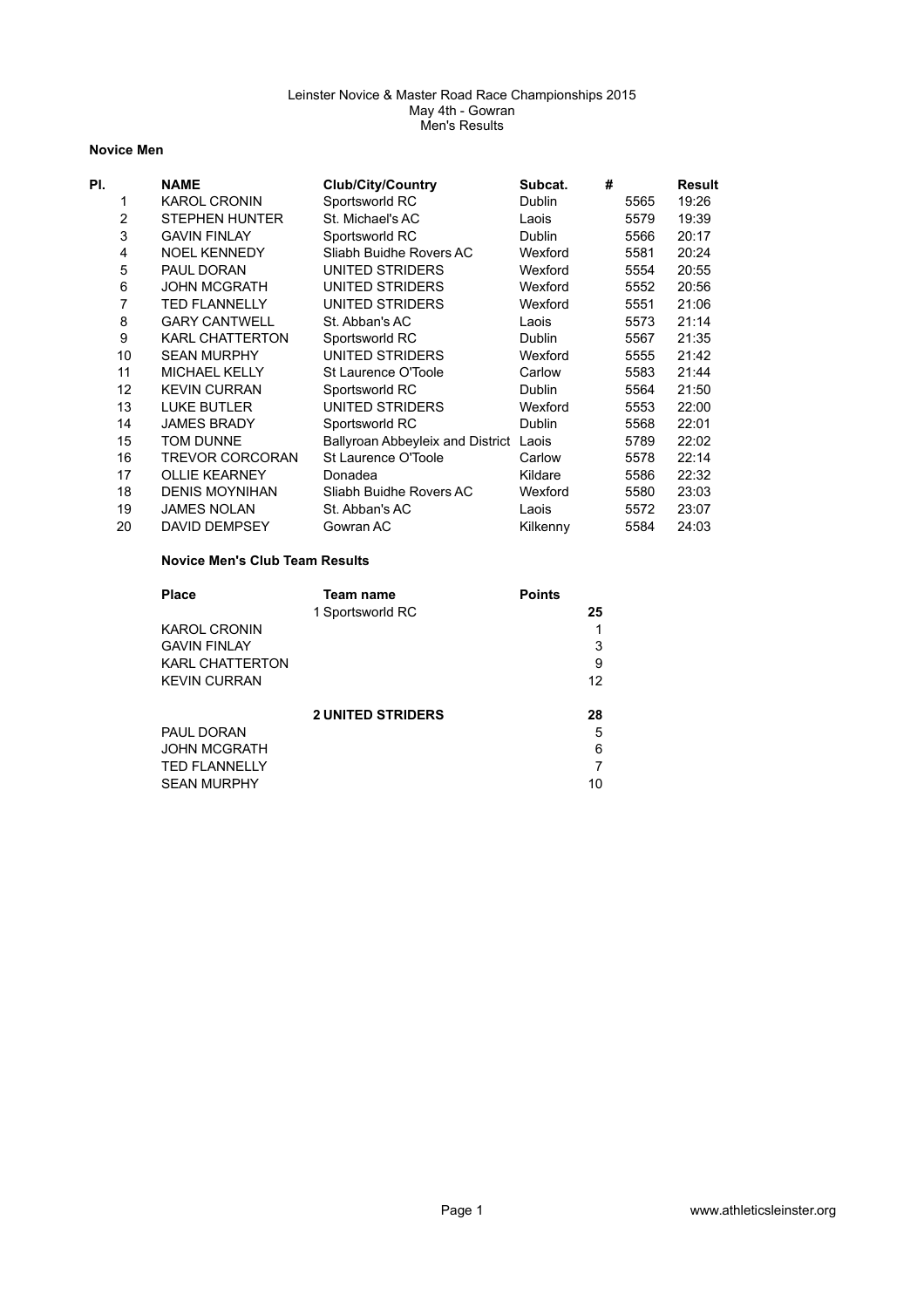# **Masters Men**

| PI. | <b>NAME</b>            | <b>Club/City/Country</b>                            | Cat.        | #<br>Subcat.       |      | <b>Result</b> |
|-----|------------------------|-----------------------------------------------------|-------------|--------------------|------|---------------|
| 1   | <b>MYLES GIBBONS</b>   | Sliabh Buidhe Rovers AC                             | MO40        | Wexford            | 5663 | 19:35         |
| 2   | <b>TONY REILLY</b>     | Portlaoise Athletic Club                            | MO40        | Laois              | 5657 | 19:40         |
| 3   | <b>COLM BURKE</b>      | St. Abban's AC                                      | MO45        | Laois              | 5689 | 19:49         |
| 4   | <b>BRIAN BYRNE</b>     | Newbridge                                           |             | Kildare            | 5759 | 20:00         |
| 5   | <b>JAMES HAMM</b>      | Portlaoise Athletic Club                            | MO35        | Laois              | 5660 | 20:01         |
| 6   | PAUL ARCHIBOLD         | Newbridge                                           |             | Kildare            | 5758 | 20:11         |
| 7   | <b>BRENDAN BEERE</b>   | Liffey Valley AC                                    |             | Dublin             | 5558 | 20:12         |
| 8   | <b>CIARAN REILLY</b>   | Liffey Valley AC                                    | MO35        | Dublin             | 5795 | 20:14         |
| 8   | DAVID BUGGY            | St. Abban's AC                                      | MO35        | Laois              | 5577 | 20:14         |
| 10  | ARNAUD BENJECAR        | Liffey Valley AC                                    | MO35        | Dublin             | 5559 | 20:17         |
| 11  | <b>DAVE MURRAY</b>     | <b>Tullamore Harriers</b>                           | MO35        | Offaly             | 5700 | 20:19         |
| 12  | <b>MICK BYRNE</b>      | Slí Cualann                                         | MO50        | Wicklow            | 5793 | 20:20         |
| 13  | <b>ROIBEARD MILLER</b> | <b>Ballyfin</b>                                     | MO35        | Laois              | 5787 | 20:21         |
| 14  | <b>CYRIL CUDDY</b>     | Portlaoise Athletic Club                            | MO40        | Laois              | 5658 | 20:26         |
| 15  | <b>MARK HACKETT</b>    | St. Michael's AC                                    | MO40        | Laois              | 5652 | 20:29         |
| 16  | <b>NOEL MARUM</b>      | Portlaoise Athletic Club                            | MO45        | Laois              | 5655 | 20:30         |
| 17  | DAVID SWEENEY          | St. Michael's AC                                    | MO35        | Laois              | 5654 | 20:31         |
| 18  | <b>JIMMY MCCORMACK</b> | Portlaoise Athletic Club                            | MO45        | Laois              | 5656 | 20:33         |
| 19  | <b>EDDIE NEWMAN</b>    | Mullingar                                           | MO50        | Westmeath          | 5716 | 20:38         |
| 20  | <b>MICK MURPHY</b>     | <b>Tullamore Harriers</b>                           | MO40        | Offaly             | 5699 | 20:44         |
| 21  | DAMIAN KELLY           | Sportsworld RC                                      | MO40        | Dublin             | 5674 | 21:01         |
| 22  | PAT KAVANAGH           | Gowran AC                                           | MO35        |                    | 5709 | 21:02         |
| 22  | <b>KEN MAHER</b>       |                                                     | MO35        | Kilkenny           | 5717 | 21:02         |
| 24  | <b>CHRISTY DONEGAN</b> | Kilkenny City Harriers<br><b>Tullamore Harriers</b> |             | Kilkenny<br>Offaly |      | 21:03         |
|     | <b>OWEN CONNOLLY</b>   |                                                     | MO50        |                    | 5692 |               |
| 25  |                        | St. Michael's AC                                    | MO35        | Laois              | 5651 | 21:05         |
| 26  | <b>DOMINIC HORAN</b>   | Slí Cualann                                         | MO45        | Wicklow            | 5783 | 21:06         |
| 27  | PAUL BALFE             | Liffey Valley AC                                    |             | Dublin             | 5557 | 21:11         |
| 28  | <b>GER MALONEY</b>     | St Paul's                                           | MO55        | Wexford            | 5799 | 21:14         |
| 29  | <b>LEN MOONEY</b>      | <b>Tullamore Harriers</b>                           | MO35        | Offaly             | 5703 | 21:19         |
| 30  | <b>JOHN DONEGAN</b>    | <b>Tullamore Harriers</b>                           | <b>MO50</b> | Offaly             | 5691 | 21:20         |
| 31  | <b>LYNDON BARCOE</b>   | Gowran AC                                           | MO35        | Kilkenny           | 5708 | 21:28         |
| 32  | <b>FERGAL OTOOLE</b>   | Newbridge                                           |             | Kildare            | 5761 | 21:30         |
| 32  | <b>SEAN DOWLING</b>    | Liffey Valley AC                                    | MO35        | Dublin             | 5560 | 21:30         |
| 34  | <b>MARTIN MCDONALD</b> | Ballyroan Abbeyleix and District MO55               |             | Laois              | 5790 | 21:36         |
| 35  | <b>ALAN SALMON</b>     | Newbridge                                           |             | Kildare            | 5762 | 21:44         |
| 36  | MICHAEL CUNNINGHAM     | Sportsworld RC                                      | MO35        | Dublin             | 5675 | 21:45         |
| 37  | <b>MARTIN MOSELEY</b>  | Gowran AC                                           | MO35        | Kilkenny           | 5707 | 21:50         |
| 38  | <b>DEREK KEHOE</b>     | Gowran AC                                           | MO45        | Kilkenny           | 5710 | 21:56         |
| 39  | <b>MICK FINNAN</b>     | Slí Cualann                                         | MO40        | Wicklow            | 5773 | 21:59         |
| 40  | NIALL LACEY            | <b>Kilkenny City Harriers</b>                       | MO40        | Kildare            | 5718 | 22:06         |
| 41  | <b>BRENDAN ABBOTT</b>  | <b>Tullamore Harriers</b>                           | MO50        | Offaly             | 5693 | 22:07         |
| 42  | <b>MARTIN BREEN</b>    | Slí Cualann                                         | MO40        | Wicklow            | 5774 | 22:15         |
| 43  | <b>COLM FITZGERALD</b> | Portlaoise Athletic Club                            | MO35        | Laois              | 5659 | 22:16         |
| 44  | PAT COADY              | Gowran AC                                           | MO35        | Kilkenny           | 5713 | 22:20         |
| 45  | PAUL QUINN             | Liffey Valley AC                                    | MO50        | Dublin             | 5667 | 22:21         |
| 46  | JOHNNY FEERY           | <b>Tullamore Harriers</b>                           | <b>MO55</b> | Offaly             | 5695 | 22:23         |
| 47  | JOHN BALDWIN           | Slí Cualann                                         | MO55        | Wicklow            | 5781 | 22:25         |
| 48  | <b>LIAM BYRNE</b>      | <b>Tullamore Harriers</b>                           | MO45        | Offaly             | 5702 | 22:35         |
| 49  | <b>JOE BYRE</b>        | Sportsworld RC                                      | MO45        | Dublin             | 5678 | 22:40         |
| 50  | <b>RAY KENNY</b>       | Slí Cualann                                         | MO40        | Wicklow            | 5776 | 22:48         |
| 51  | <b>FRAN MOLLEN</b>     | <b>Tullamore Harriers</b>                           | MO50        | Offaly             | 5694 | 22:50         |
| 52  | <b>MJ BOLAND</b>       | Slí Cualann                                         | <b>MO55</b> | Wicklow            | 5780 | 22:52         |
| 53  | <b>RORY FARRELL</b>    | <b>Tullamore Harriers</b>                           | MO40        | Offaly             | 5706 | 22:59         |
| 54  | <b>TREVOR PERCY</b>    | Portlaoise Athletic Club                            | MO35        | Laois              | 5662 | 23:00         |
| 55  | JOHN JOE GALVIN        | <b>Tullamore Harriers</b>                           | MO35        | Offaly             | 5704 | 23:15         |
| 56  | <b>CLIVE OWENS</b>     | St. Michael's AC                                    | MO35        | Laois              | 5653 | 23:26         |
| 57  | <b>KEVIN CORRIGAN</b>  | <b>Tullamore Harriers</b>                           | MO40        | Offaly             | 5705 | 23:32         |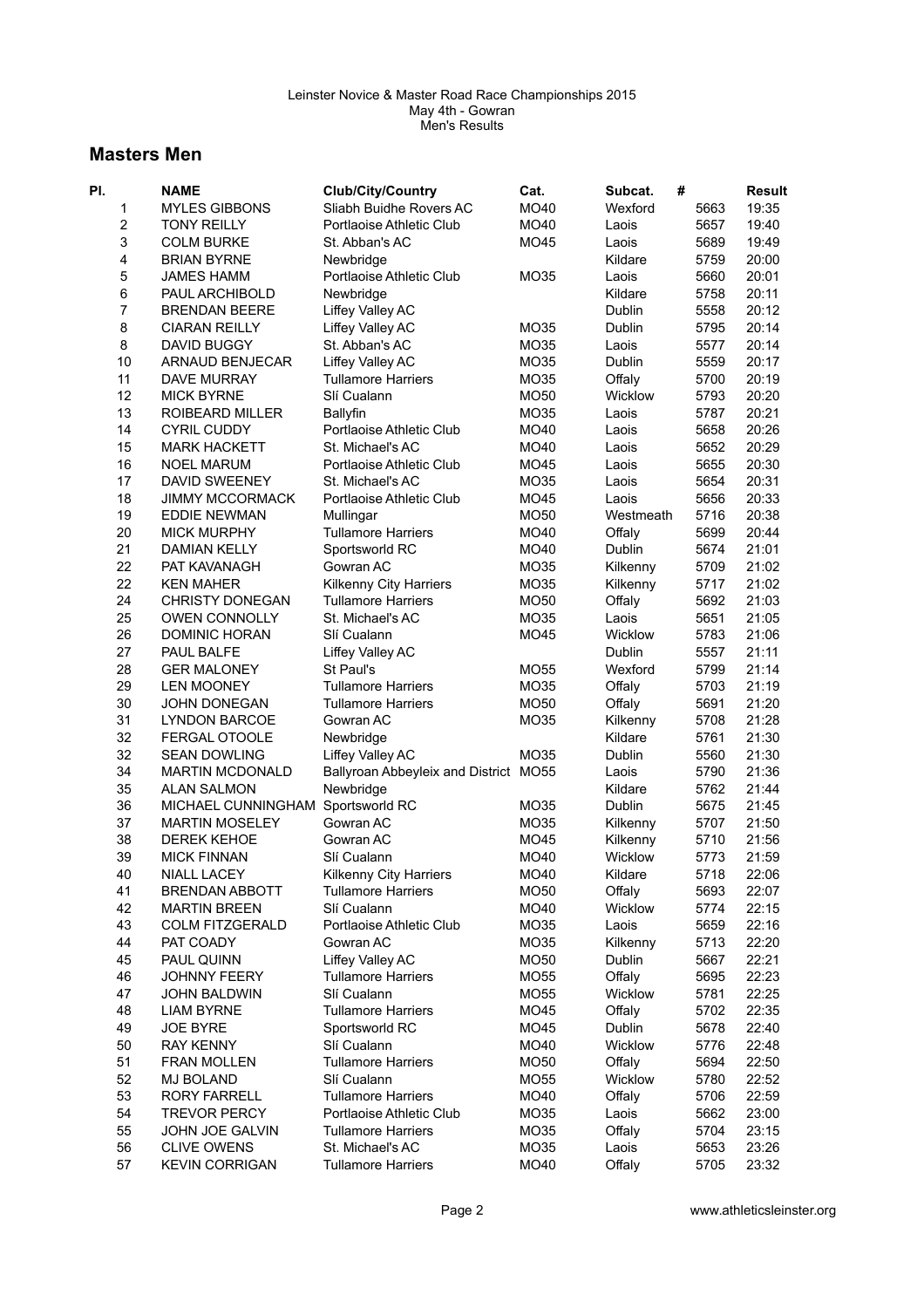| 58                      | <b>JIM BROWNE</b>                 | Sportsworld RC                   | MO50             | Dublin   | 5680 | 23:36  |
|-------------------------|-----------------------------------|----------------------------------|------------------|----------|------|--------|
| 59                      | <b>JOHN TODD</b>                  | <b>Tullamore Harriers</b>        | MO60             | Offaly   | 5696 | 23:46  |
| 60                      | <b>FRANCIS FLEMING</b>            | St. Abban's AC                   | <b>MO55</b>      | Laois    | 5687 | 23:50  |
| 61                      | <b>LATE ENTRY</b>                 | Ballyroan Abbeyleix and District |                  | Laois    | 5757 | 23:59  |
| 62                      | <b>TERRY KAVANAGH</b>             | Slí Cualann                      | <b>MO60</b>      | Wicklow  | 5779 | 24:04  |
| 63                      | PETER BALDWIN                     | St. Abban's AC                   | MO45             | Laois    | 5684 | 24:05  |
| 64                      | <b>MARTIN KEENAN</b>              | Sportsworld RC                   | MO45             | Dublin   | 5677 | 24:56  |
| 65                      | <b>JOSEPH HAINE</b>               | Gowran AC                        | MO50             | Kilkenny | 5765 | 24:57  |
| 66                      | STEPHEN WILLOUGHBY Sportsworld RC |                                  | MO50             | Dublin   | 5683 | 25:30  |
| 67                      | PJ DOYLE                          | Slí Cualann                      | MO45             | Wicklow  | 5791 | 25:36  |
| 68                      | <b>BRIAN MCGRATH</b>              | Le Cheile                        | MO60             | Kildare  | 5798 | 25:41  |
| 69                      | <b>SEAN BRENNAN</b>               | St. Abban's AC                   | MO50             | Laois    | 5685 | 25:42  |
| 70                      | <b>ALBERT KEENAN</b>              | Newbridge                        |                  | Kildare  | 5764 | 25:43  |
| 71                      | PHILLIP KERR                      | Sportsworld RC                   | MO55             | Dublin   | 5682 | 25:57  |
| 72                      | PAT COLLINS                       | Liffey Valley AC                 | <b>MO65</b>      | Dublin   | 5670 | 26:06  |
| 73                      | PADDY REILLY                      | Liffey Valley AC                 | <b>MO65</b>      | Dublin   | 5673 | 26:39  |
| 74                      | <b>JIM BOLAND</b>                 | Slí Cualann                      | MO65             | Wicklow  | 5778 | 26:40  |
| 75                      | <b>JOE COOPER</b>                 | Liffey Valley AC                 | MO60             | Dublin   | 5672 | 26:45  |
| 76                      | <b>SEAN KELLY</b>                 | St. Abban's AC                   | MO <sub>55</sub> | Laois    | 5686 | 29:34  |
| 77                      | <b>DINNY WHELAN</b>               | St. Abban's AC                   | <b>MO65</b>      | Laois    | 5688 | 29:48  |
| 78                      | <b>STEPHEN COUGHLAN</b>           | Liffey Valley AC                 | <b>MO50</b>      | Dublin   | 5671 | 30:10  |
| 79                      | <b>JIM LANIGAN</b>                | <b>Tullamore Harriers</b>        |                  |          | 5719 |        |
|                         |                                   |                                  | <b>MO70</b>      | Offaly   |      | 30:45  |
| 80                      | <b>BILLY HARPER</b>               | <b>SBR</b>                       | <b>MO70</b>      | Wexford  | 5715 | 33:23  |
| 81                      | <b>JOHN CRONIN</b>                | <b>Tullamore Harriers</b>        | MO55             | Offaly   | 5697 | 39:07  |
| 10                      | <b>OWEN CONNOLLY</b>              | St. Michael's AC                 | MO35             | Laois    | 5651 | 21:05  |
| 11                      | <b>LEN MOONEY</b>                 | <b>Tullamore Harriers</b>        | MO35             | Offaly   | 5703 | 21:19  |
| 12                      | <b>LYNDON BARCOE</b>              | Gowran AC                        | MO35             | Kilkenny | 5708 | 21:28  |
| 13                      | <b>SEAN DOWLING</b>               | Liffey Valley AC                 | MO35             | Dublin   | 5560 | 21:30  |
| 14                      | MICHAEL CUNNINGHAM Sportsworld RC |                                  | MO35             | Dublin   | 5675 | 21:45  |
| 15                      | <b>MARTIN MOSELEY</b>             | Gowran AC                        | MO35             | Kilkenny | 5707 | 21:50  |
| 16                      | <b>COLM FITZGERALD</b>            | Portlaoise Athletic Club         | MO35             | Laois    | 5659 | 22:16  |
| 17                      | PAT COADY                         | Gowran AC                        | MO35             | Kilkenny | 5713 | 22:20  |
| 18                      | <b>TREVOR PERCY</b>               | Portlaoise Athletic Club         | MO35             | Laois    | 5662 | 23:00  |
| 19                      | JOHN JOE GALVIN                   | <b>Tullamore Harriers</b>        | MO35             | Offaly   | 5704 | 23:15  |
| 20                      | <b>CLIVE OWENS</b>                | St. Michael's AC                 | MO35             | Laois    | 5653 | 23:26  |
| <b>Masters Men MO35</b> |                                   |                                  |                  |          |      |        |
| PI.                     | <b>NAME</b>                       | <b>Club/City/Country</b>         | Cat.             | Subcat.  | #    | Result |
| 1                       | <b>JAMES HAMM</b>                 | Portlaoise Athletic Club         | MO35             | Laois    | 5660 | 20:01  |
| 2                       | <b>CIARAN REILLY</b>              | Liffey Valley AC                 | MO35             | Dublin   | 5795 | 20:14  |
| 2                       | <b>DAVID BUGGY</b>                | St. Abban's AC                   | MO35             | Laois    | 5577 | 20:14  |
| 4                       | ARNAUD BENJECAR                   | Liffey Valley AC                 | MO35             | Dublin   | 5559 | 20:17  |
| 5                       | DAVE MURRAY                       | <b>Tullamore Harriers</b>        | MO35             | Offaly   | 5700 | 20:19  |
| 6                       | <b>ROIBEARD MILLER</b>            | <b>Ballyfin</b>                  | MO35             | Laois    | 5787 | 20:21  |
| $\overline{7}$          | DAVID SWEENEY                     | St. Michael's AC                 | MO35             | Laois    | 5654 | 20:31  |
| 8                       | <b>KEN MAHER</b>                  | Kilkenny City Harriers           | MO35             | Kilkenny | 5717 | 21:02  |
| 8                       | PAT KAVANAGH                      | Gowran AC                        | MO35             |          | 5709 | 21:02  |
|                         |                                   |                                  |                  | Kilkenny |      |        |
| 10                      | <b>OWEN CONNOLLY</b>              | St. Michael's AC                 | MO35             | Laois    | 5651 | 21:05  |
| 11                      | <b>LEN MOONEY</b>                 | <b>Tullamore Harriers</b>        | MO35             | Offaly   | 5703 | 21:19  |
| 12                      | LYNDON BARCOE                     | Gowran AC                        | MO35             | Kilkenny | 5708 | 21:28  |
| 13                      | <b>SEAN DOWLING</b>               | Liffey Valley AC                 | MO35             | Dublin   | 5560 | 21:30  |
| 14                      | MICHAEL CUNNINGHAM Sportsworld RC |                                  | MO35             | Dublin   | 5675 | 21:45  |
| 15                      | <b>MARTIN MOSELEY</b>             | Gowran AC                        | MO35             | Kilkenny | 5707 | 21:50  |
| 16                      | <b>COLM FITZGERALD</b>            | Portlaoise Athletic Club         | MO35             | Laois    | 5659 | 22:16  |
| 17                      | PAT COADY                         | Gowran AC                        | MO35             | Kilkenny | 5713 | 22:20  |
| 18                      | <b>TREVOR PERCY</b>               | Portlaoise Athletic Club         | MO35             | Laois    | 5662 | 23:00  |
| 19                      | JOHN JOE GALVIN                   | <b>Tullamore Harriers</b>        | MO35             | Offaly   | 5704 | 23:15  |
| 20                      | <b>CLIVE OWENS</b>                | St. Michael's AC                 | MO35             | Laois    | 5653 | 23:26  |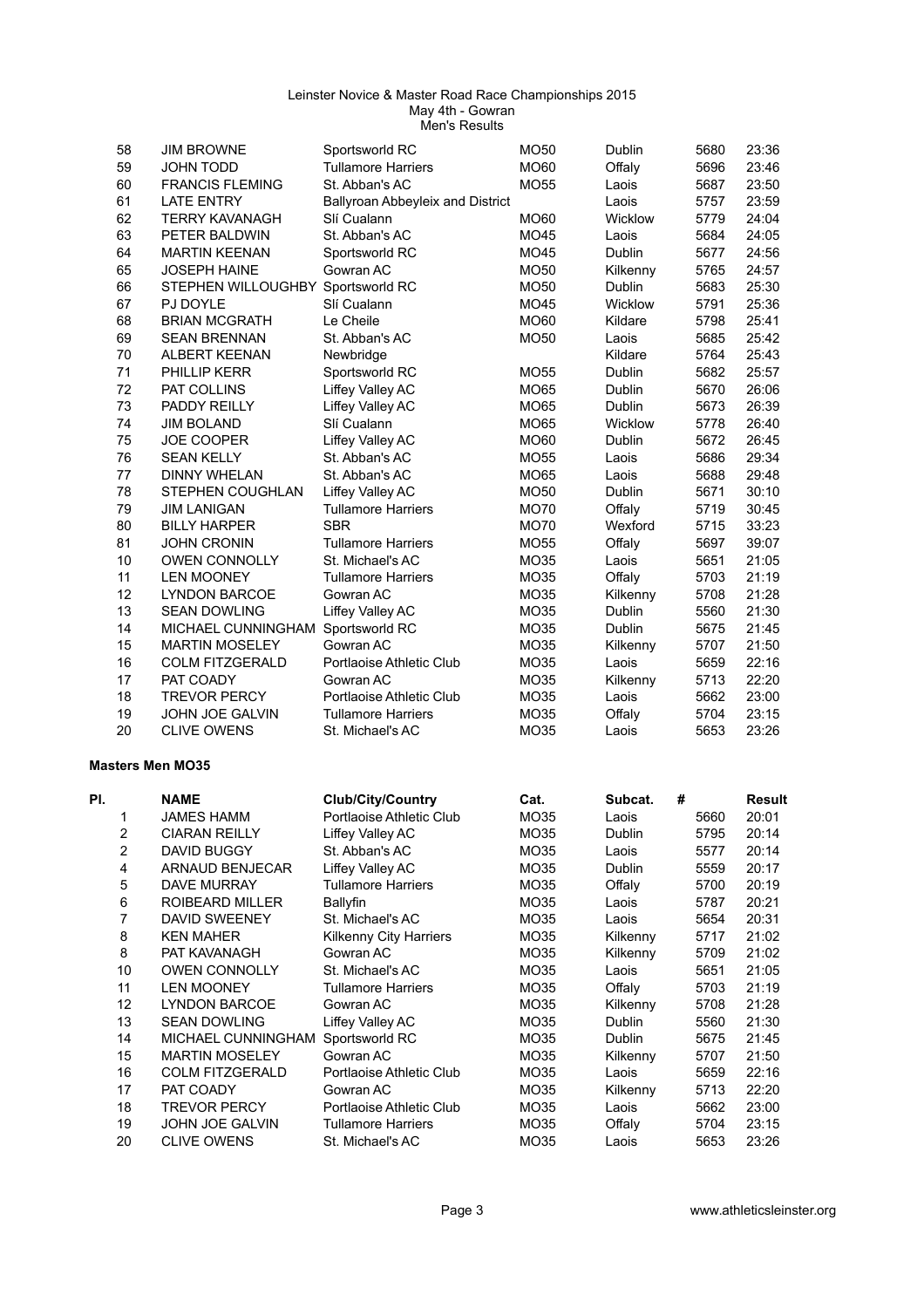### **Masters Men MO40**

| PI. |                           | <b>NAME</b>                       | <b>Club/City/Country</b>         | Cat.                | Subcat.<br># |      | <b>Result</b> |
|-----|---------------------------|-----------------------------------|----------------------------------|---------------------|--------------|------|---------------|
|     | 1                         | <b>MYLES GIBBONS</b>              | Sliabh Buidhe Rovers AC          | MO40                | Wexford      | 5663 | 19:35         |
|     | $\overline{c}$            | <b>TONY REILLY</b>                | Portlaoise Athletic Club         | MO40                | Laois        | 5657 | 19:40         |
|     | 3                         | <b>CYRIL CUDDY</b>                | Portlaoise Athletic Club         | MO40                | Laois        | 5658 | 20:26         |
|     | $\overline{\mathbf{4}}$   | <b>MARK HACKETT</b>               | St. Michael's AC                 | MO40                | Laois        | 5652 | 20:29         |
|     | 5                         | <b>MICK MURPHY</b>                | <b>Tullamore Harriers</b>        | MO40                | Offaly       | 5699 | 20:44         |
|     | $\,6$                     | <b>DAMIAN KELLY</b>               | Sportsworld RC                   | MO40                | Dublin       | 5674 | 21:01         |
|     | $\overline{7}$            | MICK FINNAN                       | Slí Cualann                      | MO40                | Wicklow      | 5773 | 21:59         |
|     | 8                         | NIALL LACEY                       | Kilkenny City Harriers           | MO40                | Kildare      | 5718 | 22:06         |
|     | 9                         | <b>MARTIN BREEN</b>               | Slí Cualann                      | MO40                | Wicklow      | 5774 | 22:15         |
|     | 10                        | <b>RAY KENNY</b>                  | Slí Cualann                      | MO40                | Wicklow      | 5776 | 22:48         |
|     | 11                        | <b>RORY FARRELL</b>               | <b>Tullamore Harriers</b>        | MO40                | Offaly       | 5706 | 22:59         |
|     | 12                        | <b>KEVIN CORRIGAN</b>             | <b>Tullamore Harriers</b>        | MO40                | Offaly       | 5705 | 23:32         |
|     |                           | <b>Masters Men MO45</b>           |                                  |                     |              |      |               |
| PI. |                           | <b>NAME</b>                       | <b>Club/City/Country</b>         | Cat.                | #<br>Subcat. |      | <b>Result</b> |
|     | 1                         | <b>COLM BURKE</b>                 | St. Abban's AC                   | MO45                | Laois        | 5689 | 19:49         |
|     | $\mathbf 2$               | <b>NOEL MARUM</b>                 | Portlaoise Athletic Club         | <b>MO45</b>         | Laois        | 5655 | 20:30         |
|     | 3                         | <b>JIMMY MCCORMACK</b>            | Portlaoise Athletic Club         | <b>MO45</b>         | Laois        | 5656 | 20:33         |
|     | $\overline{4}$            | <b>DOMINIC HORAN</b>              | Slí Cualann                      | MO45                | Wicklow      | 5783 | 21:06         |
|     | 5                         | <b>DEREK KEHOE</b>                | Gowran AC                        |                     |              | 5710 | 21:56         |
|     | $\,6$                     | <b>LIAM BYRNE</b>                 |                                  | MO45<br><b>MO45</b> | Kilkenny     | 5702 | 22:35         |
|     | $\overline{7}$            |                                   | <b>Tullamore Harriers</b>        |                     | Offaly       |      |               |
|     |                           | <b>JOE BYRE</b>                   | Sportsworld RC                   | MO45                | Dublin       | 5678 | 22:40         |
|     | 8                         | PETER BALDWIN                     | St. Abban's AC                   | MO45                | Laois        | 5684 | 24:05         |
|     | 9                         | <b>MARTIN KEENAN</b>              | Sportsworld RC                   | MO45                | Dublin       | 5677 | 24:56         |
|     | 10                        | PJ DOYLE                          | Slí Cualann                      | MO45                | Wicklow      | 5791 | 25:36         |
|     |                           | <b>Masters Men MO50</b>           |                                  |                     |              |      |               |
| PI. |                           | <b>NAME</b>                       | <b>Club/City/Country</b>         | Cat.                | Subcat.<br># |      | <b>Result</b> |
|     | 1                         | <b>MICK BYRNE</b>                 | Slí Cualann                      | MO50                | Wicklow      | 5793 | 20:20         |
|     | $\overline{c}$            | <b>EDDIE NEWMAN</b>               | Mullingar                        | MO50                | Westmeath    | 5716 | 20:38         |
|     | $\ensuremath{\mathsf{3}}$ | <b>CHRISTY DONEGAN</b>            | <b>Tullamore Harriers</b>        | MO50                | Offaly       | 5692 | 21:03         |
|     | $\overline{\mathbf{4}}$   | <b>JOHN DONEGAN</b>               | <b>Tullamore Harriers</b>        | MO50                | Offaly       | 5691 | 21:20         |
|     | 5                         | <b>BRENDAN ABBOTT</b>             | <b>Tullamore Harriers</b>        | MO50                | Offaly       | 5693 | 22:07         |
|     | $\,6$                     | PAUL QUINN                        | Liffey Valley AC                 | MO50                | Dublin       | 5667 | 22:21         |
|     | $\overline{7}$            | FRAN MOLLEN                       | <b>Tullamore Harriers</b>        | MO50                | Offaly       | 5694 | 22:50         |
|     | 8                         | <b>JIM BROWNE</b>                 | Sportsworld RC                   | MO50                | Dublin       | 5680 | 23:36         |
|     | $\boldsymbol{9}$          | <b>JOSEPH HAINE</b>               | Gowran AC                        | MO50                | Kilkenny     | 5765 | 24:57         |
|     | 10                        | STEPHEN WILLOUGHBY Sportsworld RC |                                  | MO50                | Dublin       | 5683 | 25:30         |
|     | 11                        | <b>SEAN BRENNAN</b>               | St. Abban's AC                   | MO50                | Laois        | 5685 | 25:42         |
|     | 12                        | STEPHEN COUGHLAN                  | Liffey Valley AC                 | MO50                | Dublin       | 5671 | 30:10         |
|     |                           | <b>Masters Men MO55</b>           |                                  |                     |              |      |               |
| PI. |                           | <b>NAME</b>                       | <b>Club/City/Country</b>         | Cat.                | Subcat.<br># |      | <b>Result</b> |
|     | 1                         | <b>GER MALONEY</b>                | St Paul's                        | MO55                | Wexford      | 5799 | 21:14         |
|     | $\overline{c}$            | <b>MARTIN MCDONALD</b>            | Ballyroan Abbeyleix and District | <b>MO55</b>         | Laois        | 5790 | 21:36         |
|     | 3                         | JOHNNY FEERY                      | <b>Tullamore Harriers</b>        | MO55                | Offaly       | 5695 | 22:23         |
|     | $\overline{4}$            | JOHN BALDWIN                      | Slí Cualann                      | MO55                | Wicklow      | 5781 | 22:25         |
|     | 5                         | <b>MJ BOLAND</b>                  | Slí Cualann                      | <b>MO55</b>         | Wicklow      | 5780 | 22:52         |
|     | $\,6$                     | <b>FRANCIS FLEMING</b>            | St. Abban's AC                   | MO55                | Laois        | 5687 | 23:50         |
|     | 7                         | PHILLIP KERR                      | Sportsworld RC                   | <b>MO55</b>         | Dublin       | 5682 | 25:57         |
|     | 8                         | <b>SEAN KELLY</b>                 | St. Abban's AC                   | MO <sub>55</sub>    | Laois        | 5686 | 29:34         |
|     | 9                         | <b>JOHN CRONIN</b>                | <b>Tullamore Harriers</b>        | MO55                | Offaly       | 5697 | 39:07         |
|     |                           |                                   |                                  |                     |              |      |               |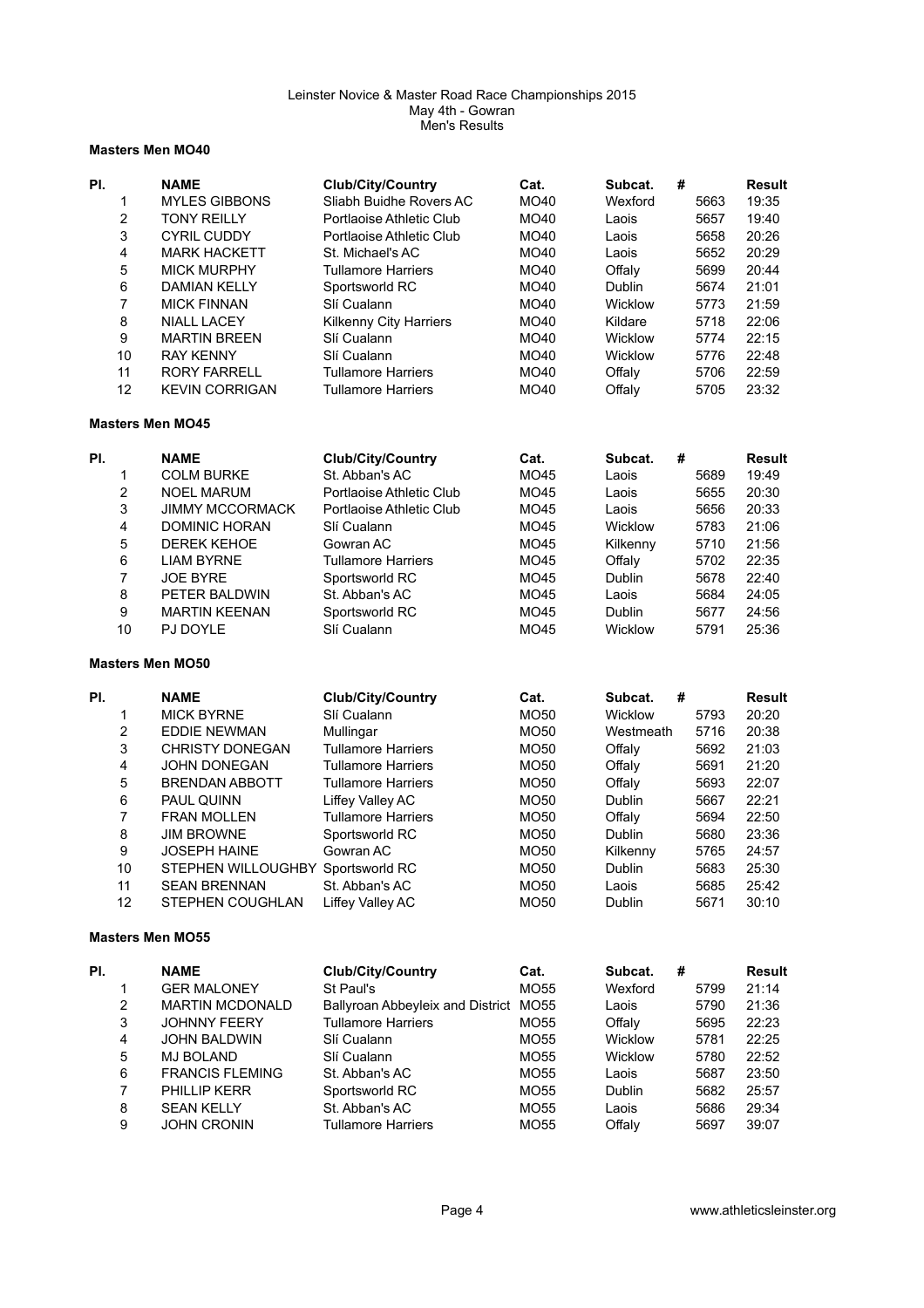### **Masters Men MO60**

| PI. | $\overline{2}$<br>3<br>4 | <b>NAME</b><br>JOHN TODD<br><b>TERRY KAVANAGH</b><br><b>BRIAN MCGRATH</b><br><b>JOE COOPER</b>       | <b>Club/City/Country</b><br><b>Tullamore Harriers</b><br>Slí Cualann<br>Le Cheile<br>Liffey Valley AC | Cat.<br>MO60<br>MO60<br>MO60<br>MO60 | Subcat.<br>Offaly<br><b>Wicklow</b><br>Kildare<br>Dublin             | # | 5696<br>5779<br>5798<br>5672 | <b>Result</b><br>23:46<br>24:04<br>25:41<br>26:45 |
|-----|--------------------------|------------------------------------------------------------------------------------------------------|-------------------------------------------------------------------------------------------------------|--------------------------------------|----------------------------------------------------------------------|---|------------------------------|---------------------------------------------------|
|     |                          | <b>Masters Men MO65</b>                                                                              |                                                                                                       |                                      |                                                                      |   |                              |                                                   |
| PI. | 2<br>3<br>4              | <b>NAME</b><br><b>PAT COLLINS</b><br><b>PADDY REILLY</b><br><b>JIM BOLAND</b><br><b>DINNY WHELAN</b> | <b>Club/City/Country</b><br>Liffey Valley AC<br>Liffey Valley AC<br>Slí Cualann<br>St. Abban's AC     | Cat.<br>MO65<br>MO65<br>MO65<br>MO65 | Subcat.<br><b>Dublin</b><br><b>Dublin</b><br><b>Wicklow</b><br>Laois | # | 5670<br>5673<br>5778<br>5688 | Result<br>26:06<br>26:39<br>26:40<br>29:48        |
|     |                          | <b>Masters Men MO70</b>                                                                              |                                                                                                       |                                      |                                                                      |   |                              |                                                   |
| PI. | 2                        | <b>Name</b><br><b>JIM LANIGAN</b><br><b>BILLY HARPER</b>                                             | <b>Club/City/Country</b><br><b>Tullamore Harriers</b><br>SBR                                          | Cat.<br>MO70<br><b>MO70</b>          | Subcat.<br>Offaly<br>Wexford                                         | # | 5719<br>5715                 | Result<br>30:45<br>33:23                          |

## **Master Men's Club Team Results**

| <b>Place</b>           | Team name                  | <b>Points</b>   |
|------------------------|----------------------------|-----------------|
|                        | 1 Portlaoise Athletic Club | 37              |
| <b>TONY REILLY</b>     |                            | $\mathbf{2}$    |
| <b>JAMES HAMM</b>      |                            | 5               |
| <b>CYRIL CUDDY</b>     |                            | 14              |
| <b>NOEL MARUM</b>      |                            | 16              |
|                        | 2 Liffey Valley AC Novice  | 76              |
| <b>BRENDAN BEERE</b>   |                            | 7               |
| <b>ARNAUD BENJECAR</b> |                            | 10              |
| PAUL BALFE             |                            | 27              |
| <b>SEAN DOWLING</b>    |                            | 32              |
|                        | 3 Newbridge                | 77              |
| <b>BRIAN BYRNE</b>     |                            | 4               |
| PAUL ARCHIBOLD         |                            | 6               |
| <b>FERGAL OTOOLE</b>   |                            | 32              |
| <b>ALAN SALMON</b>     |                            | 35              |
|                        |                            |                 |
|                        | 4 Tullamore Harriers A.C.  | 108             |
| <b>DAVE MURRAY</b>     |                            | 11              |
| <b>MICK MURPHY</b>     |                            | 20              |
| <b>LEN MOONEY</b>      |                            | 29              |
| <b>LIAM BYRNE</b>      |                            | 48              |
|                        | 5 St. Michael's AC         | 113             |
| <b>MARK HACKETT</b>    |                            | 15              |
| <b>DAVID SWEENEY</b>   |                            | 17              |
| <b>OWEN CONNOLLY</b>   |                            | 25              |
| <b>CLIVE OWENS</b>     |                            | 56              |
|                        | 6 Slí Cualann              | 119             |
| <b>MICK BYRNE</b>      |                            | 12 <sup>2</sup> |
| <b>DOMINIC HORAN</b>   |                            | 26              |
| <b>MICK FINNAN</b>     |                            | 39              |
| <b>MARTIN BREEN</b>    |                            | 42              |